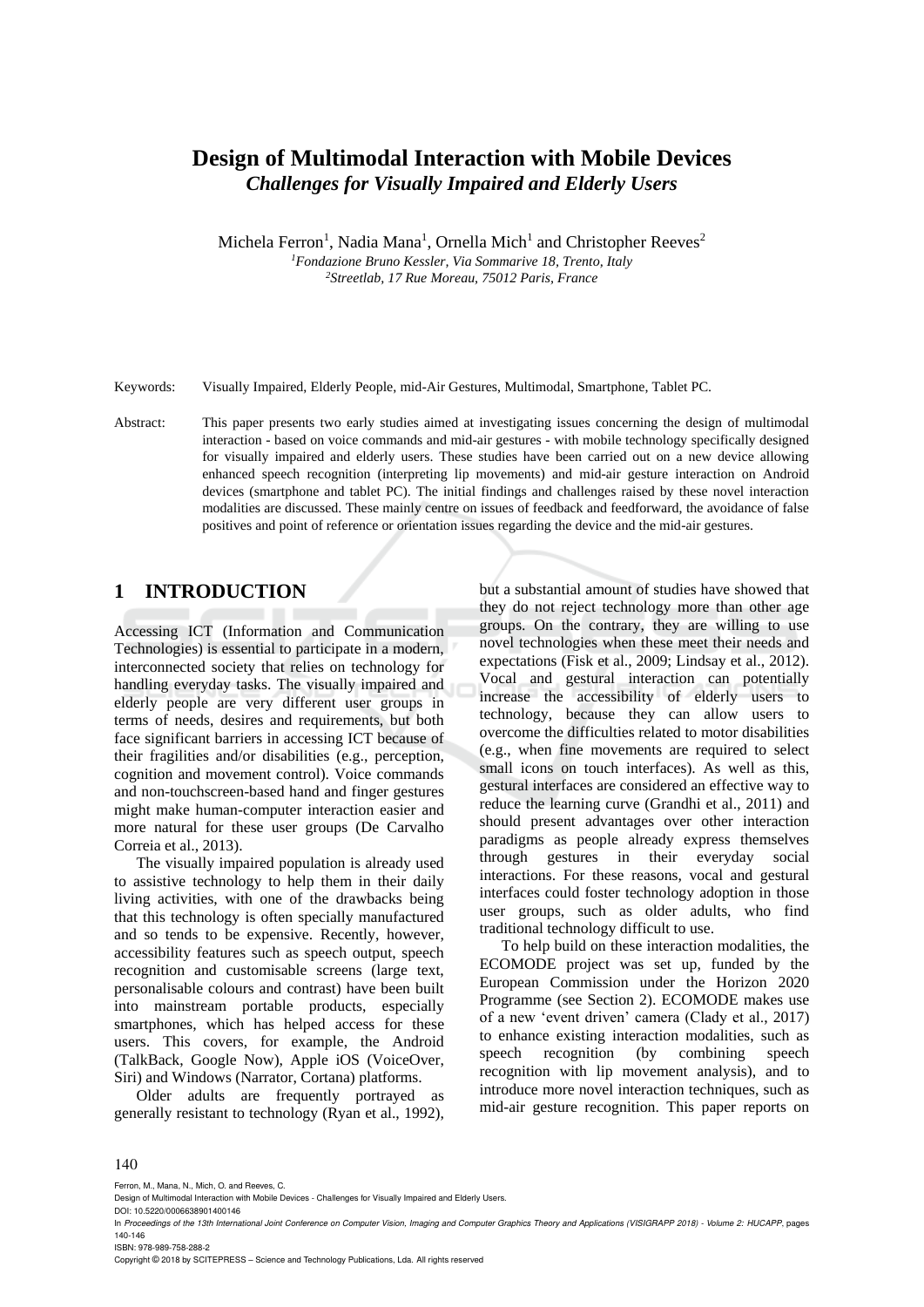two data collection studies, aimed at building a dataset of mid-air gestures and voice commands to be used for training the recognition algorithms, and discusses the challenges that we faced during these studies regarding the design of multimodal interaction for visually impaired and elderly users.

## **2 ECOMODE TECHNOLOGY**

The ECOMODE project aims at exploiting the recently matured biologically‐inspired technique of event‐driven compressive sensing (EDC) of audio‐visual information, for enabling more natural and efficient ways of human interaction with ICT.

One of the main challenges of the project is to integrate different EDC technology hardware components, and to combine them into batterypowered mobile devices, such as tablet computers and smartphones. While traditional techniques are slow and computationally expensive because they use cameras to process sequences of images frameby-frame, EDC technology is frame-free. This technology exploits a mid-air gesture control set processing for hand and finger gesture recognition, and a vision-assisted speech recognition set that combines auditory input with visual information from lip and chin motion, to gain robustness and background noise immunity in the recognition of spoken commands and speech-to-text input. These characteristics allow EDC technology to work efficiently in challenging conditions, such as poor lighting and high background noise conditions.



Figure 1: ECOMODE prototype running on smartphone.

The first step of the project was to integrate different hardware components to build a camera prototype that was attached to the top of an Android smartphone and tablet (see Figure 1), in order to

make possible the first data collection to train the recognition algorithms. A further step will be to evaluate the prototype with visually impaired and elderly users to refine the design specifications of the technology.

## **3 USER STUDY**

While carrying out data collection aimed at building a dataset of mid-air gestures and voice commands, the recording sessions with the target users have been exploited to investigate users' needs, preferences and requirements, as well as how they performed and remembered the multimodal commands.

### **3.1 Participants**

Whilst the visually impaired population tends to be mainly over 60 years of age, the population group is actually varied both in terms of their age range and the types of visual deficiency that affects them (World Health Organization, 2012). For our studies, we use the World Health Organisation (WHO, 2004) categorisation with a split between categories 1 to 3 (partially sighted) and categories 4 and 5 (blind). For the data collection with visually impaired people, 17 adults (7 females; M=51 years-old; SD=12) were recruited from the database set up and run by Streetlab. Thirteen of them fell into WHO categories 1 to 3 (partially sighted) and 4 fell into WHO categories 4 and 5 (blind).

For the older adults group, 20 participants (10 females; M=70.63 years-old; SD=8.61) were recruited among volunteers (relatives and acquaintances of colleagues and friends) and members of a local senior association. According to the categorisation by age proposed by Fisk et al. (2009), 13 were "young older adults", i.e. 60-75 years old  $(M=65.92, SD=4.97)$ , and 7 were "old older adults", i.e. over  $75$  (M=80.14, SD=4.91). According to the categorisation based on phychophysical conditions (Gregor et al., 2002), 13 were "fit older adults" (able to live independently, with no main disabilities), 6 were "frail older adults" (with one or more disabilities, or a general reduction of their functionalities), and 1 was a "disabled older adult" (with long-term disabilities).

#### **3.2 Material**

The prototype used for our data collection (see Figure 1) consisted of a functioning camera attached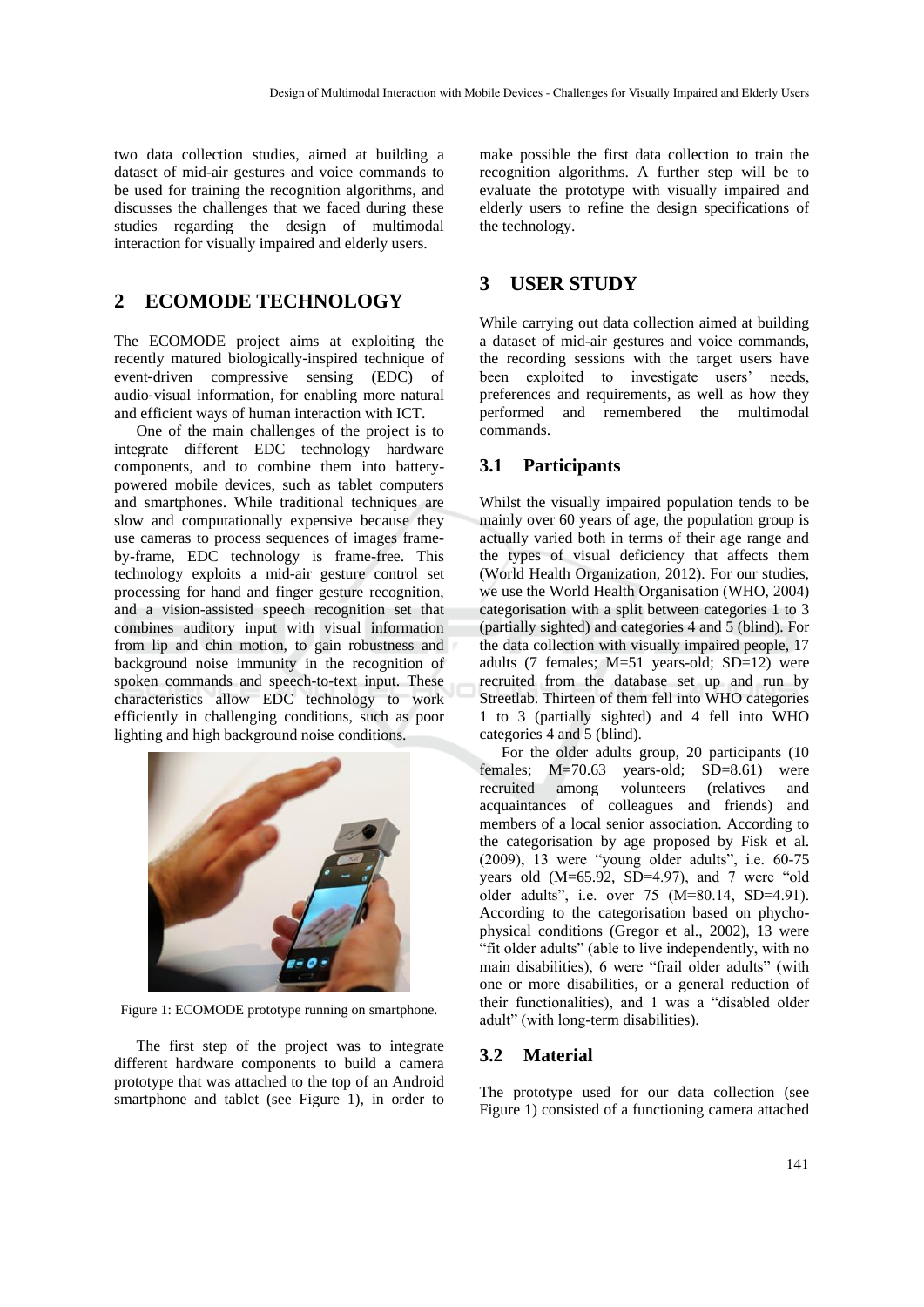to an Android smartphone (for visually impaired participants) and to a tablet PC (for elderly participants). The choice of using different devices for the two user groups was informed by a) the need to develop and test EDC technology on different portable devices, and b) users' preferences that emerged during a set of explorative interviews that were conducted in a previous phase of the project.

The mobile device was running an application that showed video descriptions of the multimodal gestures to be performed. As an alternative, the visually impaired participants could choose an audio description of the gestures, if their visual deficiency was very severe or they simply preferred audio to video.



Figure 2: Basic interaction commands designed within the ECOMODE project.

Seven basic interaction commands (see Figure 2) designed within the ECOMODE project were collected.

A computer running the Mobizen mirroring application (https://www.mobizen.com/) was used to control the participant's device from the experimenter's notebook PC.

### **3.3 Procedure**

On arrival, the experimenter explained to the participant the purpose and duration of the task  $(-60)$ minutes for the visually impaired participants and  $\sim$ 30 minutes for the elderly participants – but in addition, the latter ones collected 100 examples of speech only commands, for a total duration of about 1 hour and a half). The participant signed a consent form and then the device equipped with the ECOMODE camera was presented.

The participant was instructed about the distance to hold the device from the lips (about 30 cm), about the camera orientation, and about the distance of the gesture from the camera, in order to favour an effective capture of gesture and speech.

The experimenter then controlled the device to allow the participant to either watch or hear the description of the first gesture, as many times as they liked. When the specific mid-air gesture and voice command to perform were clear to the participant, the experimenter remotely controlled the recording application running on the participant's device to start and end the recording. This process was repeated until each of the seven multimodal gestures was recorded ten times for the visually impaired participants and four times for the elderly ones.



Figure 3: Two participants of the user study.

The recordings were performed in a relatively controlled environment: all were performed against a blank wall to reduce visual noise. In order to have a certain variability, useful for the automatic recognition purposes, the visually impaired participants were asked to accomplish the task sitting on a stool (Figure 3, left), while the elderly participants were standing (Figure 3, right), unless they had physical problems (e.g., back or leg pain). In order to investigate memorability issues, at the end of all the recording sessions, which lasted about one hour and a half, the elderly participants were asked to recall the mid-air gestures performed at the beginning. Half of the group were asked to recall the

mid-air gesture from the voice command (Test 1), whereas inversely the other half were asked to recall the voice command, given the corresponding mid-air gesture (Test 2).

For the visually impaired participants, the memorability test was done a week later by sending them an email containing a list naming the seven gestures performed during the data collection and asking them to reply with a description of each gesture.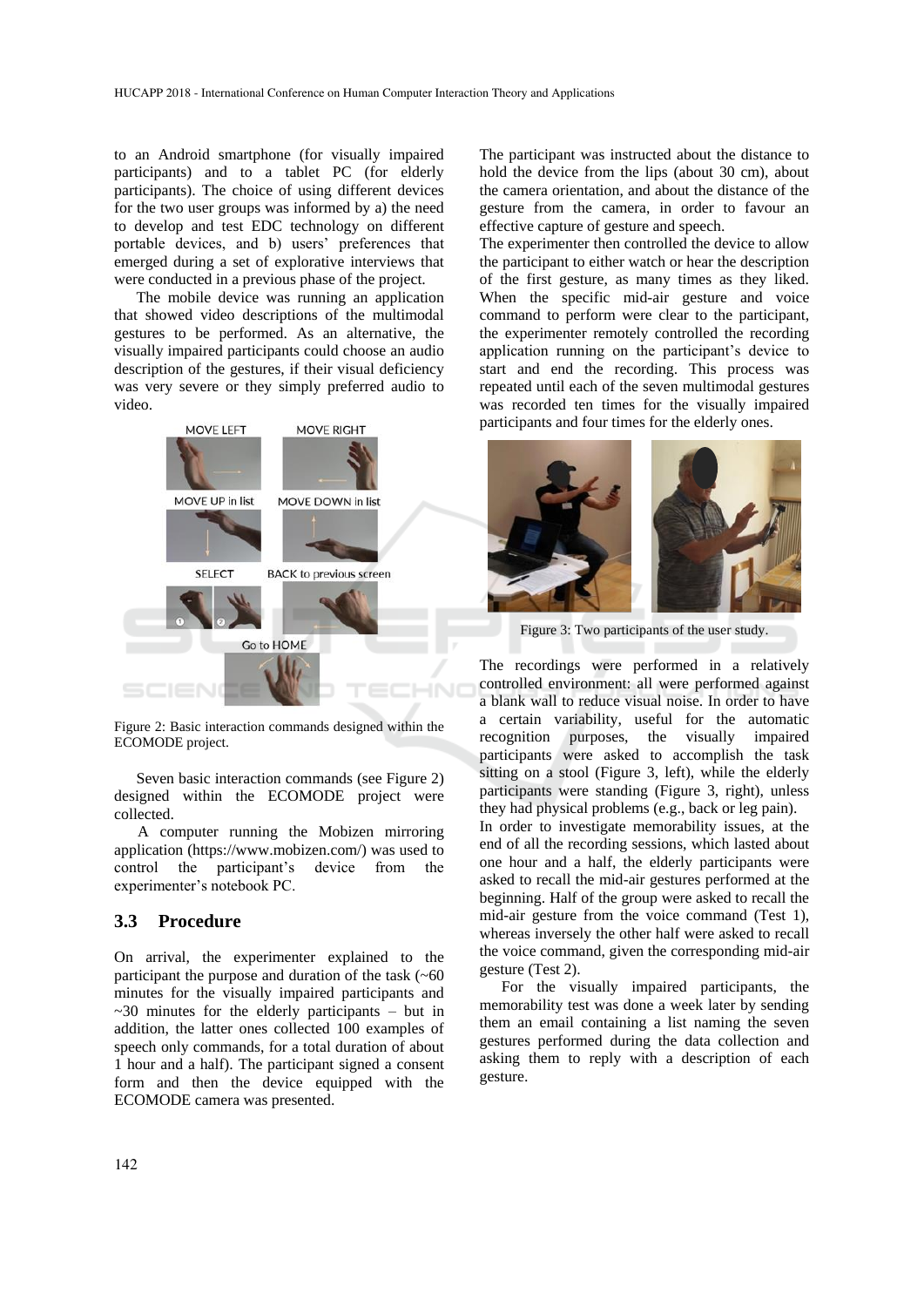# **4 OBSERVATIONS AND PRELIMINARY FINDINGS**

During the data collection, the experimenters took note of important interaction issues and of participants' comments. After the recording sessions, the experimenters' observations on users' engagement with the device were discussed and categorised into themes as reported in the two sections below.

## **4.1 Visually Impaired Users**

- *Distance of the device from lips and hand detection issues*. The majority of participants (76%) would naturally hold their phone outside of the current ideal distance for gesture and lip movement detection (30 cm). Some tended to hold it closer (better for lip movement detection) and some further away (better for mid-air gesture identification). Two participants did not always hold their phone but placed it on a surface or in their pocket. This has implications for the optics to be used with the camera, and advocates for the need to design and implement appropriate feedback and feedforward to guide the user towards the optimal detection zone for speech and gesture recognition.
- *Point of reference/orientation issues*. These were observed either due to a poor orientation of the hand during the mid-air gesture, not properly centring the gesture in the camera's field of view, not being at the right distance from the camera or the camera not being oriented directly towards themselves (pointing to the side).
- *Compound gestures*. Gestures that require several consecutive movements (e.g., closing fingers of the hand then moving hand to the left - see 'Back' in Figure 2) are considered *complex* by users, and require dynamic continual feedforward (such as the one used by Bau and Mackay, 2008). Hand specific gestures (e.g., thumb pointing to the left) should also be avoided.
- *Vertical VS horizontal swipe preference variability*. The preference for vertical or horizontal swipes for navigation (Up/Down and Left/Right) is quite variable and even the direction of navigation for each swipe can be interpreted differently (inversed especially for left handers).
- Hand VS finger gestures. As opposed to the results of the previous explorative interviews, hand mid-air gestures (65%) were generally preferred over finger gestures (29%), with one subject indifferent. Even though they need to be limited in amplitude, hand gestures could be easier to perform than finger gestures, which could pose more inter-finger and intra-finger constraints (Kortum, 2008). In addition, users felts that hand gestures would be more robust and easier to recognise than finger gestures, and so produce less errors. However, this preference should be re-tested in the future in more 'realistic' contexts.
- *Personalisation of the gesture set*. During the interaction with the device, users expressed the desire to personalise the mid-air gestures (although this would require a system able to record and learn mid-air gestures).
- *Recall issues.* Even though most participants felt the gestures would be easy to remember (88%), only two of the seven gestures (Home and Select) were actually reasonably correctly remembered after one week (see Figure 4). Metaphoric gestures, which are meaningful to the user because they exploit primary metaphors to connect gestures to abstract interactive content, should be preferred over semaphoric (symbolic) gestures (Hurtienne et al., 2010; Saffer, 2008).
- *Feedback on the system status*. As this was a data collection aimed at building the dataset to be used for training the recognition algorithms, no feedback was built into the system. Despite this, observations and participants' comments highlighted the need for timely and useful feedback of mid-air gesture recognition (currently the feedback was given by the experimenter).
- *General usefulness for visually impaired users*. Doubts were raised about the usefulness of mid-air gesture interaction for visually impaired people. For instance, participants said that mid-air gestures are "more adapted to the elderly than visually impaired", and "visually impaired people are used to touching things, so mid-air gestures are not natural", "more useful for tablets or the television". A further investigation on the actual use of mobile technology among visually impaired people could help to identify to what extent and in what contexts mid-air gesture interaction could improve accessibility for these target users.

These preliminary data and the small number of participants do not allow us to investigate in greater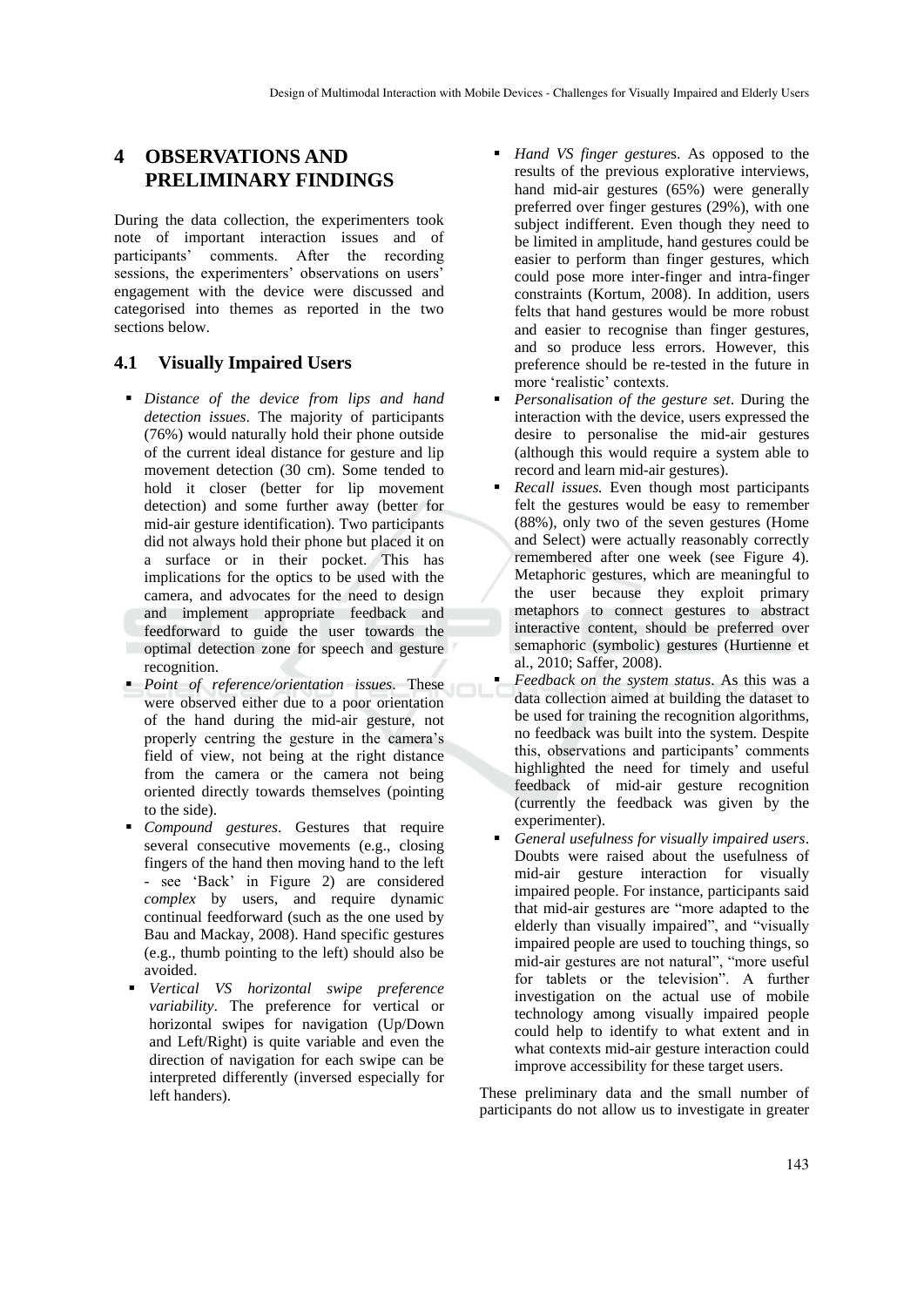detail the subtlest differences between the partially sighted and blind groups, but after an initial analysis of the data it can be noted that:

- Handedness could have an impact for both groups, both in terms of mid-air gesture direction and system interpretation.
- No immediate difference is evident between visually impaired and blind participants in terms of the perceived complexity or memorability of the mid-air gestures. However, it can be noted that all the blind participants stated a preference for using hand rather than finger mid-air gestures.



Figure 4: Visually impaired users. Interaction gesture recall (from voice command to mid-air gesture), function by function, after one week.

#### **4.2 Elderly Users**

- *Distance of the device from lips and hand detection issues*. These issues are similar to those found with visually impaired users. Although the elderly participants were instructed to hold the tablet PC at about 30 cm from the face, most of them  $(13 \text{ out of } 17$ three participants carried out the task sitting on a chair with the tablet PC placed on a table, due to physical problems) tended to hold it farther away (about 40-45 cm) to have space for performing the hand gesture. Moreover, the majority of participants (65%) performed the gestures too close to the camera to be appropriately recorded.
- *Point of reference/orientation issues*. About 60% of the elderly participants often performed the gestures partially out of the camera field of view. Again, this issue and the previous one should guide the choice of the optics, and highlight the need to include appropriate feedback and feedforward.
- Variability of gesture performance. No gesture was felt complex to be performed by the participants, but a certain variability (in

particular different tablet orientation and wider gesture amplitude) has been observed between subjects.

- *Co-occurrence of gesture and speech command*. A certain number of participants (25%) showed difficulties in performing gestures concurrently with voice commands. Indeed, most of them tended to perform gestures before the speech commands.
- Grip issues. Some users complained about the difficulty of holding the tablet without touching the screen, or being afraid of dropping it. A grip on the side of the tablet, or a belt on the back to insert their left hand, were suggested.

From the results of the memorability test, it is evident that for the elderly users it is overall easier to recall a voice command given the mid-air gesture, rather that recalling a gesture from the associated voice command (Figure 5). In particular, three of the seven gestures (Move left, Move up and Move right) were correctly remembered more often than the others, even though this percentage was quite low, i.e. around 30% (Figure 6).



Figure 5: Elderly users. Results of Memorability Test 1 (recall a gesture from the voice command) and Test 2 (recall a voice command from the gesture).



Figure 6: Elderly users. Results of Memorability Test 2 (recall a voice command from the gesture), function by function, after one hour and a half but having performed one hundred other speech only commands.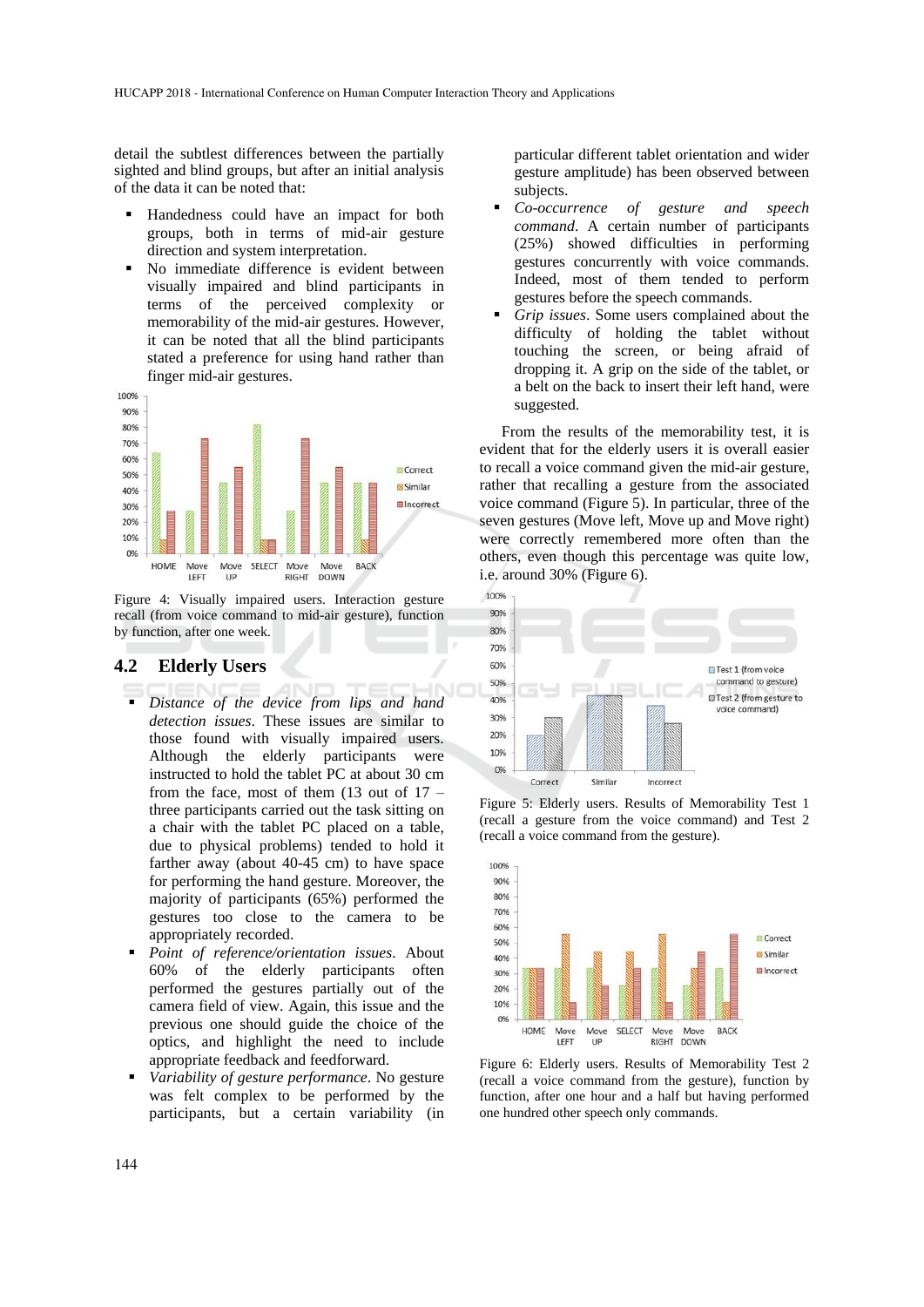## **5 INTERACTION DESIGN ISSUES AND CHALLENGES**

Although these initial studies were performed on a limited interactive prototype, various issues and challenges have been brought to the fore.

First, feedback needs to be provided to users to allow them to know that the mid-air gesture has been correctly recognised. Feedback on proper orientation of the device, or positioning of their hand in front of it, would also be useful. Several means exist for providing this feedback either individually or simultaneously in the tactile, visual or auditory modalities, directly on the smartphone or tablet PC (e.g., Oh et al., 2015; Wensveen et al., 2004).

Participants should also be supported in performing correctly the interactive command by means of a suitable feedforward. Unfortunately, few research studies have reported on how to create this. Whilst, using the classification provided by Bau and Mackay (2008), our current feedforward can be classified with a level of detail as whole gesture and an update rate of once prior to execution, there is an implication that continuous feedforward would be useful during the entire interaction. On top of this, there are currently no examples of feedforward in the aural modality and only one in the tactile modality (Vermeulen et al., 2013). This means that, specifically for blind users, some novel feedforward mechanisms will need to be identified and defined since the visual modality cannot be used. The modalities used will also have to be relevant and accessible to our end user groups and potentially take note of restrictions in human information processing resources in terms of conflicts or complementarity as outlined by, for instance, Wickens' Human Information Processing Model (Wickens et al., 2015).

Another issue is that concerning the reduction of false positives in the mid-air gesture recognition process. This issue needs to be addressed, either through robust detection algorithms or the use of physical actions to start and stop detection (clutch) (Chen et al., 2014; Wigdor and Wixon, 2011).

Finally, reference points are needed, especially for visually impaired users, for remaining inside the camera's field of view and ensuring the correct distance and orientation. This implies an accurate choice of the camera optics, which should ensure a wide enough field of view to capture the mid-air gesture whilst having enough detail to identify lip movements. It also implies providing timely and useful feedback to the end users to help them perform the gesture in the camera's field of view.

## **6 CONCLUSIONS**

This paper reported on two early user studies aimed at investigating issues concerning the design of multimodal interaction - based on speech commands and mid-air gestures - with mobile technology specifically designed for visually impaired and elderly people.

This type of multimodal interaction, which enables a natural and efficient way of humancomputer interaction with mobile devices, is investigated in the ECOMODE project, which aims at exploiting the biological-inspired technique of EDC of audio-visual information.

Seventeen visually impaired people and twenty older adults were involved in our study, which consisted of collecting and analysing a set of audiovisual data, which were recordings of our users when performing a sequence of seven multimodal commands.

The data was collected by means of a special camera, a prototype developed inside the ECOMODE project. The camera was externally attached to the used mobile device - a smartphone for visually impaired people and a tablet PC for older adults. The mobile devices were running an application that showed the video or audio descriptions of the multimodal (speech and mid-air) commands to be performed. At the end of the recording session, users were also invited to perform a memorability test.

Several design issues emerged from the analysis of experimenters' observations and users' comments, concerning for example how visually impaired people and older adults hold the mobile device, which was mostly held too far away, or concerning the fact that mid-air gestures were often performed too close to the camera.

The main design challenge concerns the necessity of providing effective feedback and feedforward to the users, to allow them to know if their commands have been correctly recognised. Users should also be informed if they are correctly holding the mobile device, which must be held so as to favour the gesture being performed in the camera's field of view. The reduction of false positives in the mid-air gesture recognition process also needs to be addressed.

All the emerging issues and challenges will be addressed by the ECOMODE project in the near future, so as to arrive at a fully interactive mobile device, incorporating automatic mid-air gesture and speech recognition and using an application with some basic functionality (camera, messaging,